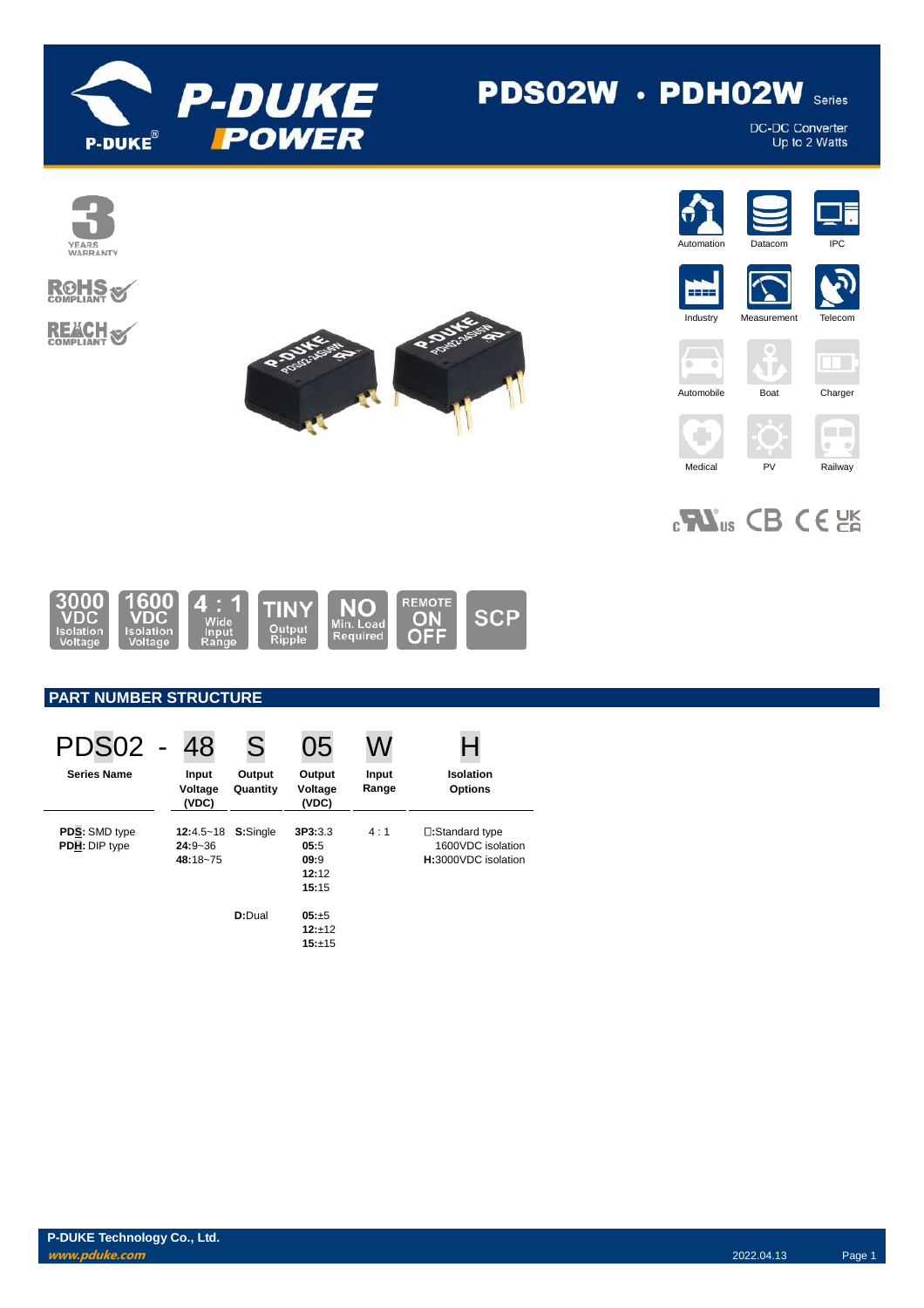

#### **TECHNICAL SPECIFICATION** All specifications are typical at nominal input, full load and 25℃ unless otherwise noted

| <b>Model</b><br><b>Number</b> | Input Range | <b>Output Voltage</b> | <b>Output Current</b><br>@ Full Load | <b>Input Current</b><br>@ No Load | Efficiency    | <b>Maximum</b><br><b>Capacitor Load</b> |
|-------------------------------|-------------|-----------------------|--------------------------------------|-----------------------------------|---------------|-----------------------------------------|
|                               | <b>VDC</b>  | <b>VDC</b>            | mA                                   | mA                                | $\frac{9}{6}$ | $\mu$ F                                 |
| PDS(H)02-12S3P3W              | $4.5 - 18$  | 3.3                   | 500                                  | 30                                | 74            | 3300                                    |
| PDS(H)02-12S05W               | $4.5 - 18$  | 5                     | 400                                  | 30                                | 79            | 1680                                    |
| PDS(H)02-12S09W               | $4.5 - 18$  | 9                     | 222                                  | 35                                | 79            | 1000                                    |
| PDS(H)02-12S12W               | $4.5 - 18$  | 12                    | 167                                  | 30                                | 80            | 820                                     |
| PDS(H)02-12S15W               | $4.5 - 18$  | 15                    | 134                                  | 35                                | 81            | 680                                     |
| PDS(H)02-12D05W               | $4.5 - 18$  | ±5                    | ±200                                 | 35                                | 76            | ±1000                                   |
| PDS(H)02-12D12W               | $4.5 - 18$  | ±12                   | ±83                                  | 35                                | 81            | ±470                                    |
| PDS(H)02-12D15W               | $4.5 - 18$  | ±15                   | ±67                                  | 35                                | 81            | ±330                                    |
| PDS(H)02-24S3P3W              | $9 - 36$    | 3.3                   | 500                                  | 20                                | 74            | 3300                                    |
| PDS(H)02-24S05W               | $9 - 36$    | 5                     | 400                                  | 20                                | 79            | 1680                                    |
| PDS(H)02-24S09W               | $9 - 36$    | 9                     | 222                                  | 20                                | 79            | 1000                                    |
| PDS(H)02-24S12W               | $9 - 36$    | 12                    | 167                                  | 20                                | 80            | 820                                     |
| PDS(H)02-24S15W               | $9 - 36$    | 15                    | 134                                  | 20                                | 82            | 680                                     |
| PDS(H)02-24D05W               | $9 - 36$    | ±5                    | ±200                                 | 20                                | 76            | ±1000                                   |
| PDS(H)02-24D12W               | $9 - 36$    | ±12                   | ±83                                  | 20                                | 81            | ±470                                    |
| PDS(H)02-24D15W               | $9 - 36$    | ±15                   | ±67                                  | 20                                | 81            | ±330                                    |
| PDS(H)02-48S3P3W              | $18 - 75$   | 3.3                   | 500                                  | 10                                | 74            | 3300                                    |
| PDS(H)02-48S05W               | $18 - 75$   | 5                     | 400                                  | 10                                | 78            | 1680                                    |
| PDS(H)02-48S09W               | $18 - 75$   | 9                     | 222                                  | 10                                | 79            | 1000                                    |
| PDS(H)02-48S12W               | $18 - 75$   | 12                    | 167                                  | 10                                | 81            | 820                                     |
| PDS(H)02-48S15W               | $18 - 75$   | 15                    | 134                                  | 10                                | 82            | 680                                     |
| PDS(H)02-48D05W               | $18 - 75$   | ±5                    | ±200                                 | 10                                | 76            | ±1000                                   |
| PDS(H)02-48D12W               | $18 - 75$   | ±12                   | ±83                                  | 10                                | 81            | ±470                                    |
| PDS(H)02-48D15W               | $18 - 75$   | ±15                   | ±67                                  | 10                                | 81            | ±330                                    |

| <b>INPUT SPECIFICATIONS</b>   |                                                                              |                                                   |                        |                |      |             |
|-------------------------------|------------------------------------------------------------------------------|---------------------------------------------------|------------------------|----------------|------|-------------|
| <b>Parameter</b>              |                                                                              | <b>Conditions</b>                                 | Min.                   | Typ.           | Max. | <b>Unit</b> |
| Operating input voltage range |                                                                              | 12Vin(nom)                                        | 4.5                    | 12             | 18   |             |
|                               |                                                                              | 24Vin(nom)                                        | 9                      | 24             | 36   | <b>VDC</b>  |
|                               |                                                                              | 48Vin(nom)                                        | 18                     | 48             | 75   |             |
| Start up time                 | Constant resistive load                                                      | Power up                                          |                        | 5              |      | ms          |
|                               |                                                                              | Remote ON/OFF                                     |                        | 5              |      |             |
| Input surge voltage           | 1 second, max.                                                               | 12Vin(nom)                                        |                        |                | 25   |             |
|                               |                                                                              | 24Vin(nom)                                        |                        |                | 50   | <b>VDC</b>  |
|                               |                                                                              | 48Vin(nom)                                        |                        |                | 100  |             |
| Input filter                  |                                                                              |                                                   |                        | Capacitor type |      |             |
| Remote ON/OFF                 |                                                                              | DC-DC ON                                          | Open or high impedance |                |      |             |
|                               | Ctrl pin applied current via $1k\Omega$                                      | DC-DC OFF                                         | $\overline{2}$         | 3              | 4    | mA          |
|                               |                                                                              | Remote off input current                          |                        |                | 2.5  | mA          |
|                               | Application circuit<br>DC-DC ON<br>$+V$ in<br>$\frac{1k\Omega}{2}$ .<br>Ctrl | DC-DC OFF<br>$+V$ in<br>$1k\Omega$<br>Ctrl<br>-ww |                        |                |      |             |
|                               | 3 <sub>m</sub> A<br>DC/DC<br>CURRENT(f)<br>SOURCE<br>$-Vin$                  | 3mA<br>DC/DC<br>CURRENT(1)<br>SOURCE<br>$-Vin$    |                        |                |      |             |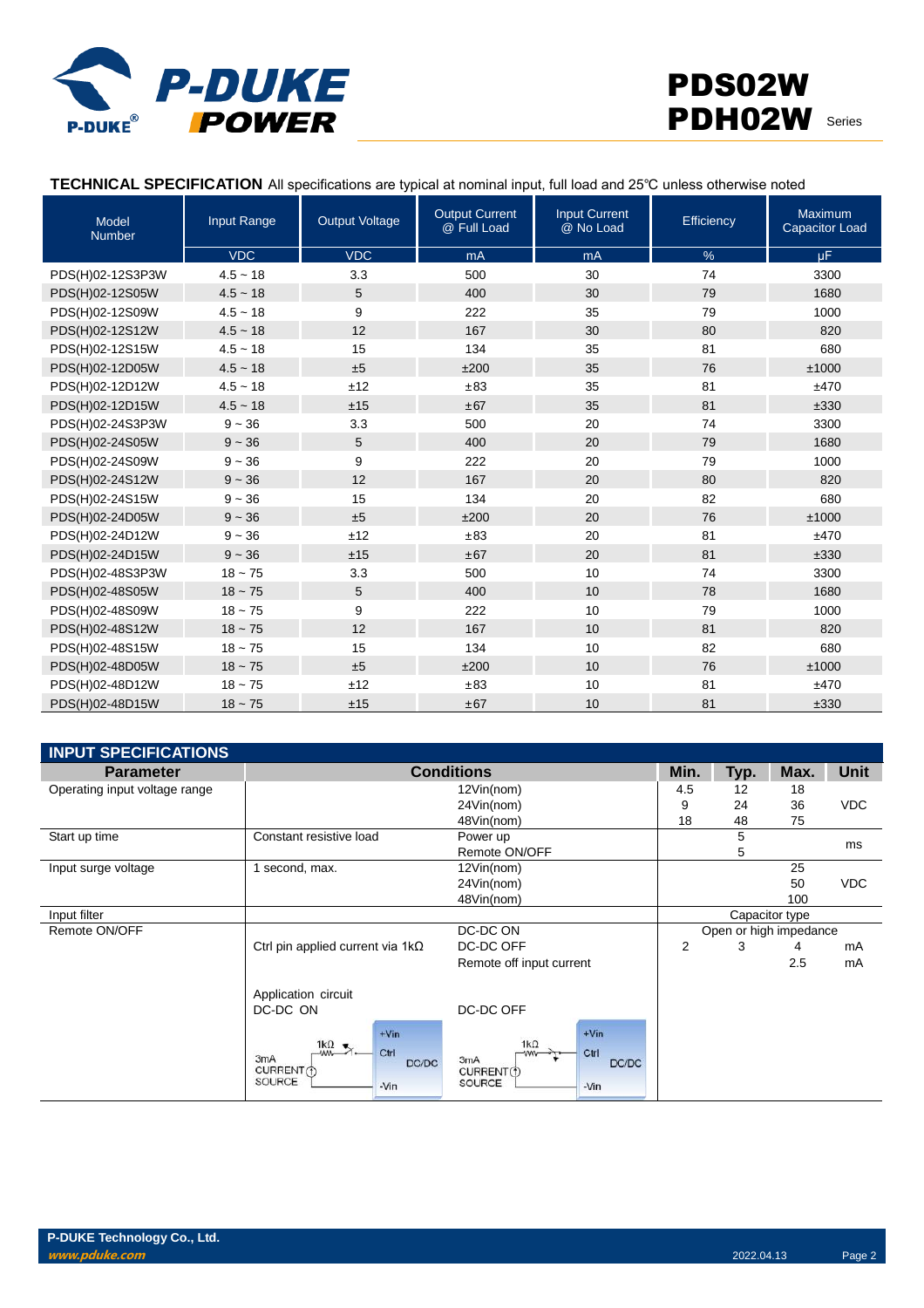

| <b>OUTPUT SPECIFICATIONS</b>     |                                    |                   |         |      |                                 |                  |
|----------------------------------|------------------------------------|-------------------|---------|------|---------------------------------|------------------|
| <b>Parameter</b>                 |                                    | <b>Conditions</b> | Min.    | Typ. | Max.                            | <b>Unit</b>      |
| Voltage accuracy                 |                                    |                   | $-1.0$  |      | $+1.0$                          | %                |
| Line regulation                  | Low Line to High Line at Full Load |                   | $-0.2$  |      | $+0.2$                          | %                |
| Load regulation                  | No Load to Full Load               | Single            | $-1.0$  |      | $+1.0$                          |                  |
|                                  |                                    | Dual              | $-1.0$  |      | $+1.0$                          | $\%$             |
|                                  | 10% Load to 100% Full Load         | Single            | $-0.5$  |      | $+0.5$                          |                  |
|                                  |                                    | Dual              | $-0.8$  |      | $+0.8$                          |                  |
| Cross regulation                 | Asymmetrical load 25%/100% FL      | Dual              | $-5.0$  |      | $+5.0$                          | %                |
| Ripple and noise                 | 20MHz bandwidth                    |                   |         | 30   |                                 | mVp-p            |
| Temperature coefficient          |                                    |                   | $-0.02$ |      | $+0.02$                         | $%$ $^{\circ}$ C |
| Transient response recovery time | 25% load step change               |                   |         | 250  |                                 | μs               |
| Short circuit protection         |                                    |                   |         |      | Continuous, automatics recovery |                  |

| <b>GENERAL SPECIFICATIONS</b> |                           |                 |                      |      |      |              |                    |
|-------------------------------|---------------------------|-----------------|----------------------|------|------|--------------|--------------------|
| <b>Parameter</b>              |                           |                 | <b>Conditions</b>    | Min. | Typ. | Max.         | <b>Unit</b>        |
| <b>Isolation voltage</b>      | 1 minute                  | Input to Output | <b>Standard Type</b> | 1600 |      |              | <b>VDC</b>         |
|                               |                           |                 | Suffix "H"           | 3000 |      |              |                    |
| Isolation resistance          | 500VDC                    |                 |                      |      |      |              | $G\Omega$          |
| Isolation capacitance         |                           |                 | <b>Standard Type</b> |      |      | 50           | pF                 |
|                               |                           |                 | Suffix "H"           |      |      | 50           |                    |
| Switching frequency           | Full load to minimum load |                 |                      | 100  |      |              | kHz                |
| Safety approvals              | IEC/ EN/ UL62368-1        |                 |                      |      |      | UL:E193009   |                    |
|                               |                           |                 |                      |      |      | CB:UL(Demko) |                    |
| Weight                        |                           |                 |                      |      |      |              | 4.5g(0.16oz)       |
| MTBF                          | MIL-HDBK-217F             |                 |                      |      |      |              | 6.594 x $10^6$ hrs |

| <b>ENVIRONMENTAL SPECIFICATIONS</b> |                                   |            |      |                 |                |
|-------------------------------------|-----------------------------------|------------|------|-----------------|----------------|
| <b>Parameter</b>                    | <b>Conditions</b>                 | Min.       | Typ. | Max.            | Unit           |
| Operating ambient temperature       | Without derating<br>With derating | -40<br>+85 |      | $+85$<br>$+100$ | °C             |
| Maximum case temperature            |                                   |            |      | 100             | °C             |
| Storage temperature range           |                                   | $-55$      |      | $+125$          | °C             |
| Thermal shock                       |                                   |            |      |                 | MIL-STD-810F   |
| Vibration                           |                                   |            |      |                 | MIL-STD-810F   |
| Relative humidity                   |                                   |            |      |                 | 5% to 95% RH   |
| Lead-free reflow solder process     | Only for SMD type                 |            |      |                 | IPC J-STD-020E |
| Moisture sensitivity level(MSL)     | Only for SMD type                 |            |      |                 | IPC J-STD-033C |
|                                     |                                   |            |      |                 | Level 2a       |

| <b>EMC SPECIFICATIONS</b>      |             |                                                                                     |                  |
|--------------------------------|-------------|-------------------------------------------------------------------------------------|------------------|
| <b>Parameter</b>               |             | <b>Conditions</b>                                                                   | Level            |
| EMI                            | EN55032     | With external components                                                            | Class A, Class B |
| <b>EMS</b>                     | EN55024     |                                                                                     |                  |
| <b>ESD</b>                     | EN61000-4-2 | Air $\pm$ 8kV and Contact $\pm$ 6kV                                                 | Perf. Criteria A |
| Radiated immunity              | EN61000-4-3 | 10 V/m                                                                              | Perf. Criteria A |
| Fast transient                 | EN61000-4-4 | $±$ 2kV                                                                             | Perf. Criteria A |
|                                |             | With an external input filter capacitor<br>(Nippon chemi-con KY series, 220µF/100V) |                  |
| Surge                          | EN61000-4-5 | ±1kV                                                                                | Perf. Criteria A |
|                                |             | With An external input filter capacitor<br>(Nippon chemi-con KY series, 220µF/100V) |                  |
| Conducted immunity             | EN61000-4-6 | 10 Vr.m.s                                                                           | Perf. Criteria A |
| Power frequency magnetic field | EN61000-4-8 | 100A/m continuous; 1000A/m 1 second                                                 | Perf. Criteria A |
|                                |             |                                                                                     |                  |

**CAUTION:** This power module is not internally fused. An input line fuse must always be used.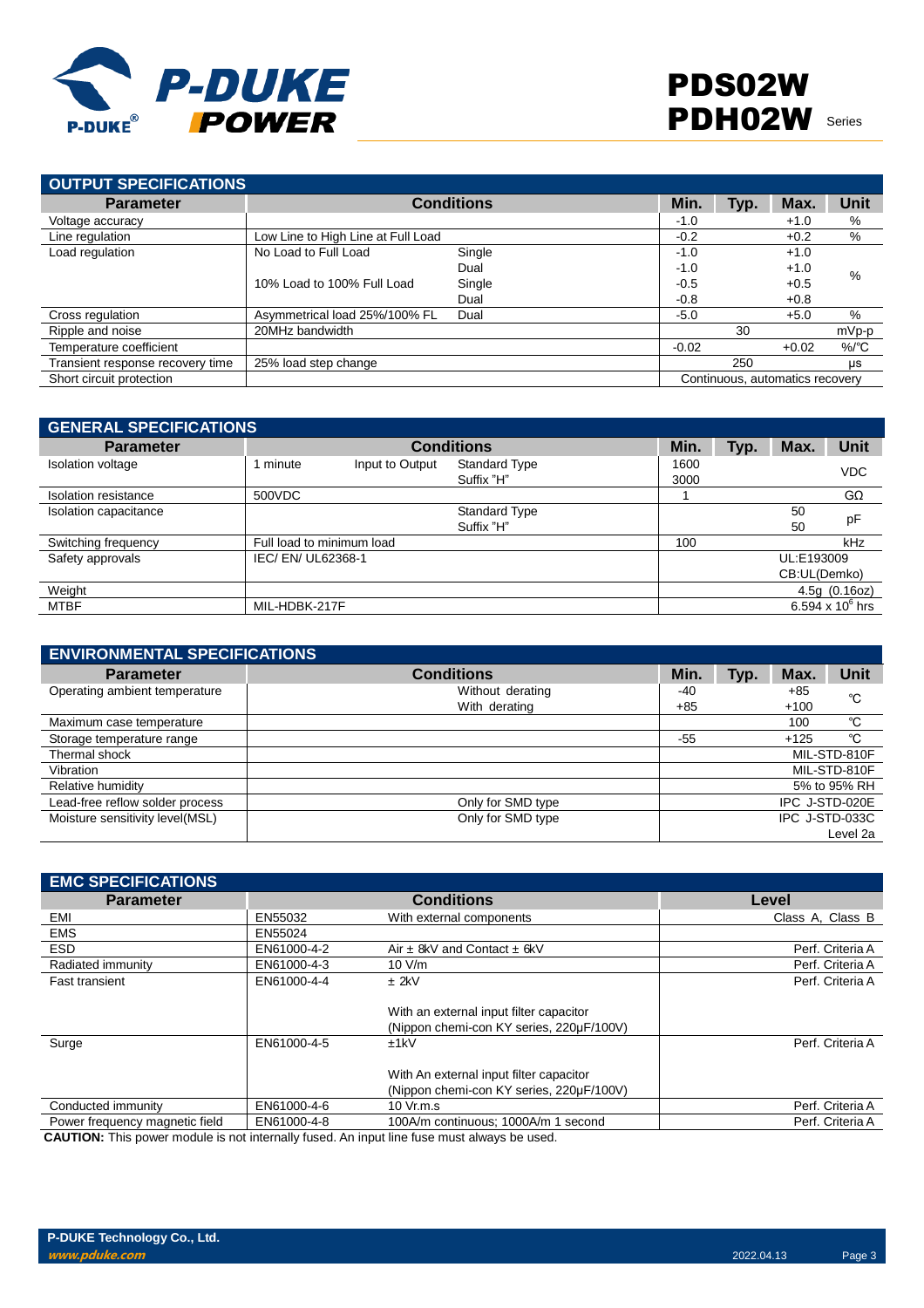

# PDS02W PDH02W Series

### **CHARACTERISTIC CURVE**







## **FUSE CONSIDERATION**

This power module is not internally fused. An input line fuse must always be used.

This encapsulated power module can be used in a wide variety of applications, ranging from simple stand-alone operation to an integrated part of sophisticated power architecture.

To maximum flexibility, internal fusing is not included; however, to achieve maximum safety and system protection, always use an input line fuse. The input line fuse suggest as below:

| Model                             | <b>Fuse Rating</b><br>(A) | <b>Fuse Type</b> |
|-----------------------------------|---------------------------|------------------|
| PDS(H)02-12SOOW · PDS(H)02-12DOOW | 1.6                       | Slow-Blow        |
| PDS(H)02-24SOOW · PDS(H)02-24DOOW |                           | Slow-Blow        |
| PDS(H)02-48SOOW · PDS(H)02-48DOOW |                           | Slow-Blow        |

The table based on the information provided in this data sheet on inrush energy and maximum DC input current at low Vin.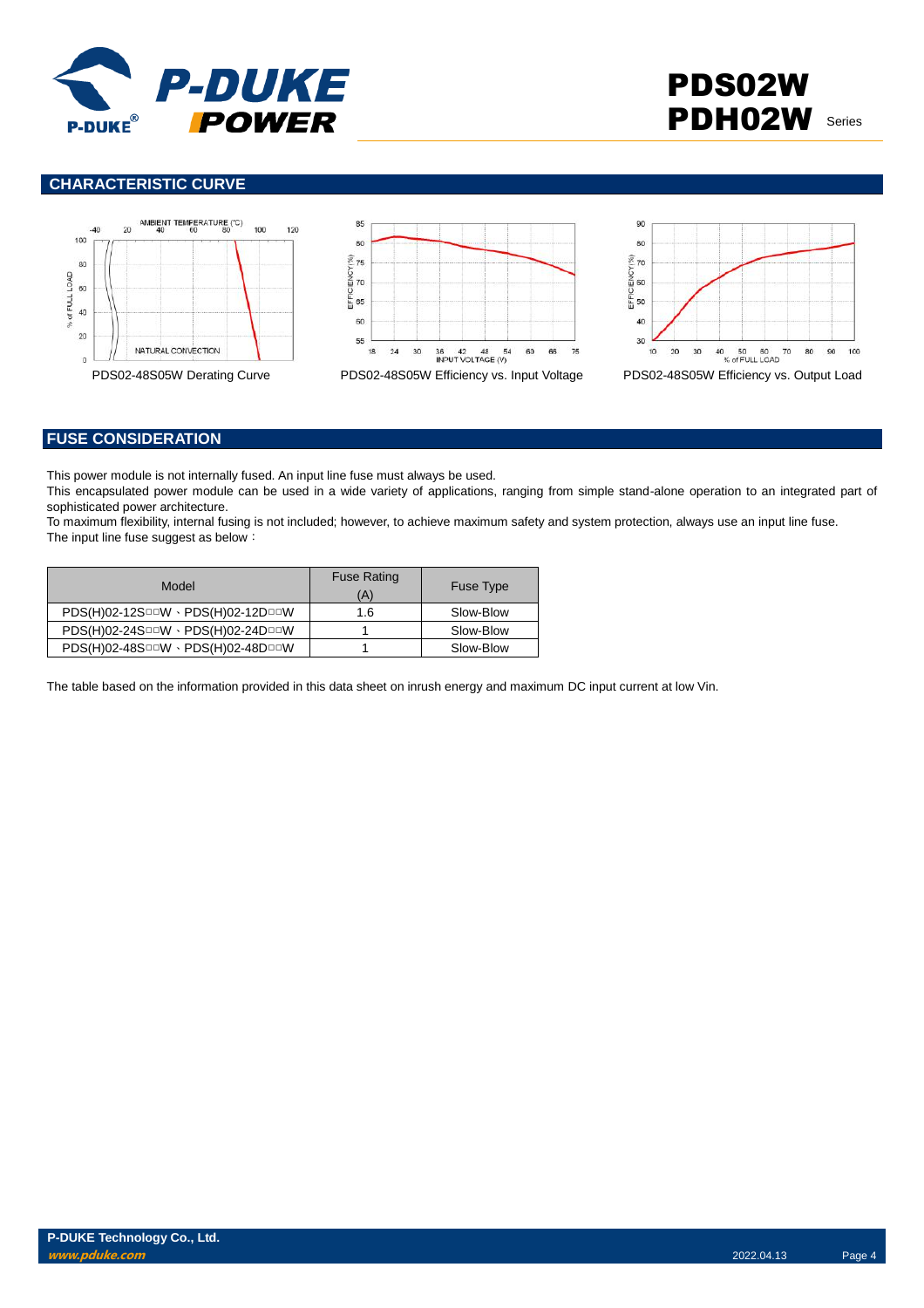

# PDS02W PDH02W Series

# **MECHANICAL DRAWING**

#### **PDS02W**



#### **PIN CONNECTION**

| <b>PIN</b> | <b>SINGLE</b> | <b>DUAL</b> |
|------------|---------------|-------------|
|            | -Vin          | -Vin        |
|            | Ctrl          | Ctrl        |
| հ          | <b>NC</b>     | Common      |
|            | <b>NC</b>     | -Vout       |
|            | $+$ Vout      | $+$ Vout    |
|            | -Vout         | Common      |
| 14         | +Vin          | $+V$ in     |

1. All dimensions in inch [mm]

2. Tolerance :x.xx±0.02 [x.x±0.5]

x.xxx±0.01 [x.xx±0.25]

3. Pin dimension tolerance ±0.004[0.10]

#### **PDH02W**



**P-DUKE Technology Co., Ltd. www.pduke.com** 2022.04.13 Page 5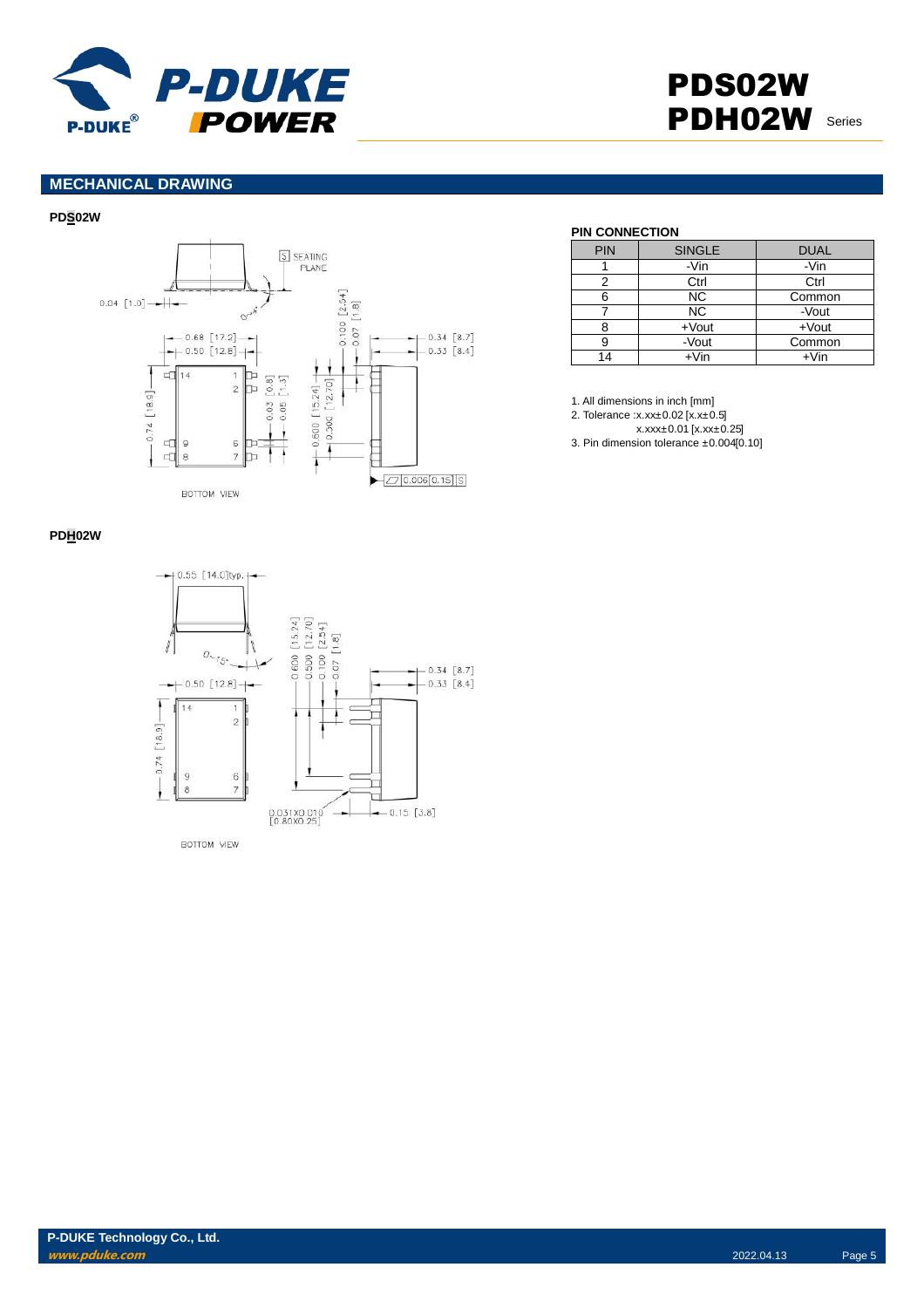

# PDS02W PDH02W Series

### **RECOMMENDED PAD LAYOUT**

#### **PDS02W**



**PDH02W**



All dimensions in inch[mm] Pad size(lead free recommended) Top view pad:0.080x0.070[2.00x1.80]

All dimensions in inch[mm] Pad size(lead free recommended) Through hole1.2.6.7.8.9.14: Φ0.043[1.10] Top view pad1.2.6.7.8.9.14: Φ0.055[1.40] Bottom view pad1.2.6.7.8.9.14: Φ0.080[2.04]

#### **THERMAL CONSIDERATIONS**

The power module operates in a variety of thermal environments.

However, sufficient cooling should be provided to help ensure reliable operation of the unit.

Heat is removed by conduction, convection, and radiation to the surrounding environment.

Proper cooling can be verified by measuring the point as the figure below.

The temperature at this location should not exceed "Maximum case temperature".

When operating, adequate cooling must be provided to maintain the test point temperature at or below "Maximum case temperature". You can limit this temperature to a lower value for extremely high reliability.

■ Thermal test condition with vertical direction by natural convection (20LFM).